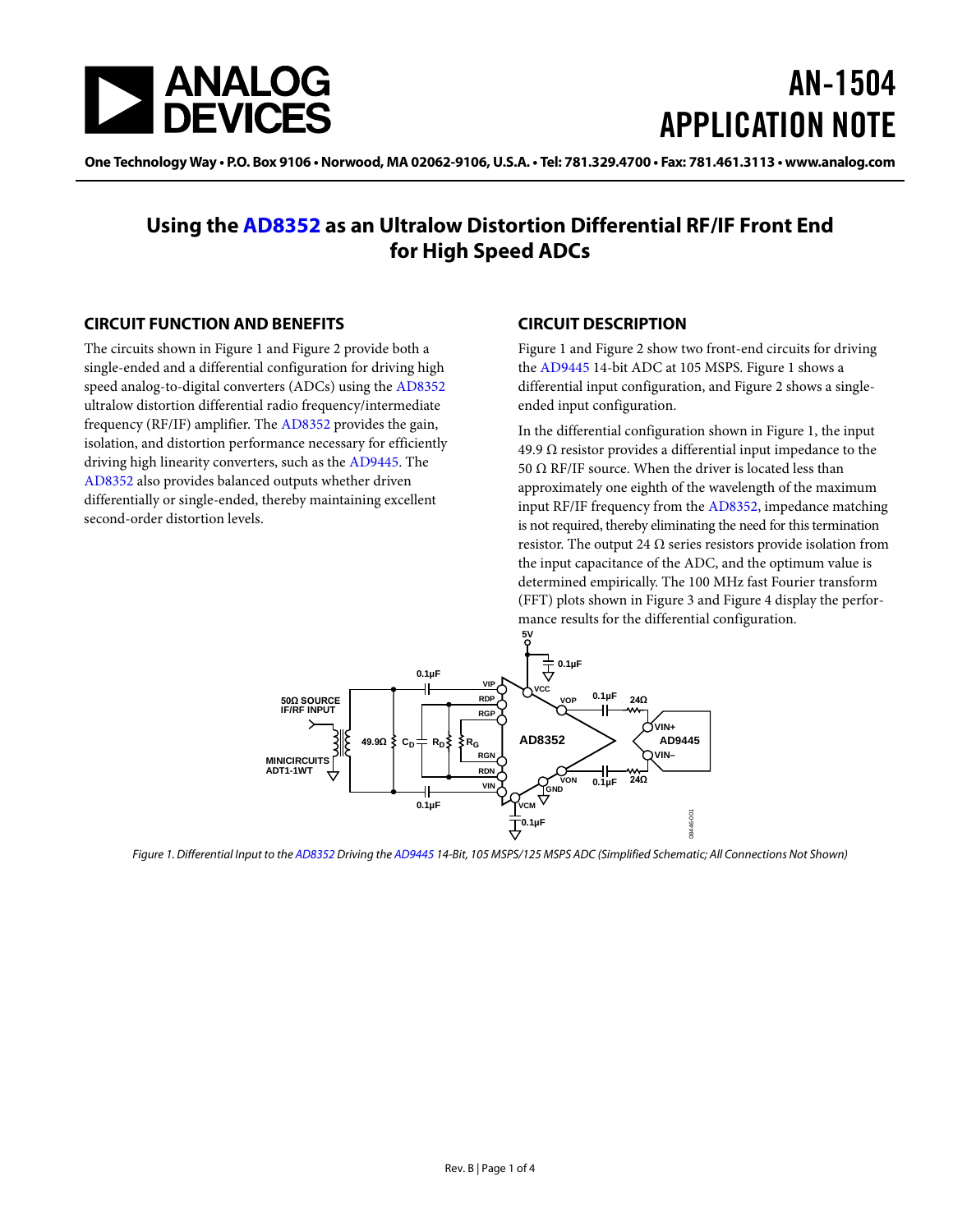### TABLE OF CONTENTS

#### <span id="page-1-0"></span>**REVISION HISTORY**

| $12/2017$ —Rev. A to Rev. B                              |  |
|----------------------------------------------------------|--|
| Document Title Changed from CN0046 to AN-1504  Universal |  |
|                                                          |  |
|                                                          |  |
|                                                          |  |

| 8/2009—Rev. 0 to Rev. A |  |
|-------------------------|--|
|                         |  |

**10/2008—Revision 0: Initial Version**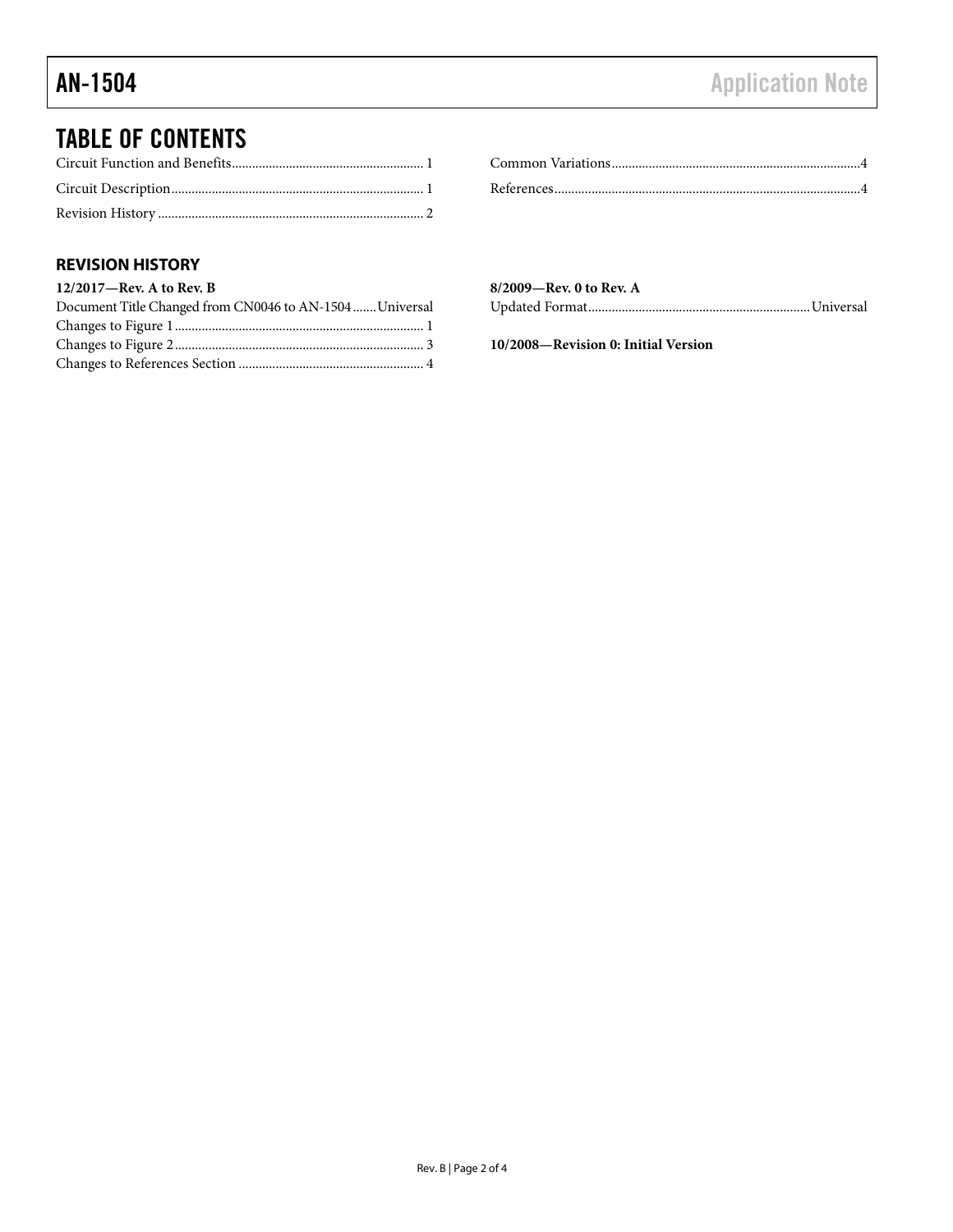## Application Note **AN-1504**



*Figure 2. Single-Ended Input to th[e AD8352](http://www.analog.com/ad8352?doc=an-1504.pdf) Driving th[e AD9445](http://www.analog.com/ad9445?doc=an-1504.pdf) ADC* 

<span id="page-2-0"></span>In the single-ended input configuration shown in [Figure 2,](#page-2-0) the net input impedance at VIP is R<sub>N</sub> (200 Ω) plus the external 24.9 Ω balancing resistor, or approximately 225  $\Omega$ . This input requires a 64.9  $\Omega$  parallel resistor to provide the input impedance match for a 50 Ω source. If input reflections are minimal, this impedance match is not required. The 200  $\Omega$  resistor (R<sub>N</sub>) is required to balance the output voltages to minimize second-order distortion.

The single-ended configuration provides −3 dB bandwidths similar to input differential drive and shows little or no degradation in overall third-order harmonic performance. The single-ended, third-order distortion levels are similar to the differential FFT plots i[n Figure 3](#page-2-1) and [Figure 4.](#page-2-2) The single-ended circuit avoids the use of a transformer or balun in front of the amplifier while still maintaining excellent distortion up to approximately 100 MHz. However, at frequencies above approximately 100 MHz, secondorder distortion increases when th[e AD8352](http://www.analog.com/ad8352?doc=an-1504.pdf) is driven single-ended due to phase related errors.

In both configurations,  $R<sub>G</sub>$  is the gain setting resistor for the [AD8352,](http://www.analog.com/ad8352?doc=an-1504.pdf) with the  $R_D$  and  $C_D$  components providing distortion cancellation. The [AD9445](http://www.analog.com/ad9445?doc=an-1504.pdf) differential input impedance is approximately 2 kΩ in parallel with 5 pF and requires a 2.0 V p-p differential signal (V<sub>REF</sub> = 1 V) between V<sub>IN+</sub> and V<sub>IN</sub>- for a fullscale input signal.

The output of the amplifier is ac-coupled to allow an optimum common-mode voltage at the ADC input. The common-mode voltage at the input of th[e AD9445](http://www.analog.com/ad9445?doc=an-1504.pdf) is set to 3.5 V by an internal network. Input ac-coupling can be required if the source also requires a common-mode voltage that is outside the optimum range of the [AD8352.](http://www.analog.com/ad8352?doc=an-1504.pdf) A VCM common-mode pin is provided on the [AD8352](http://www.analog.com/ad8352?doc=an-1504.pdf) that equally shifts both input and output commonmode levels. Increasing the gain of the [AD8352](http://www.analog.com/ad8352?doc=an-1504.pdf) increases the system noise and, thus, decreases the signal-to-noise ratio (SNR) (3.5 dB at 100 MHz input for  $A_V = 10$  dB) of the [AD9445](http://www.analog.com/ad9445?doc=an-1504.pdf) when no filtering is used. However, note that amplifier gains from 3  $dB$  to 18 dB, with proper selection of  $C<sub>D</sub>$  and  $R<sub>D</sub>$ , do not appreciably affect distortion levels. These circuits, when configured properly, can result in spurious-free dynamic range (SFDR) performance of better than 87 dBc at 70 MHz and 82 dBc at 180 MHz input. Single-ended drive, with appropriate  $C_D$  and  $R_D$ , gives similar results for SFDR and third-order intermodulation levels, as shown in [Figure 3](#page-2-1) an[d Figure 4.](#page-2-2) 



08446-002

002 8446-

<span id="page-2-1"></span>*Figure 3. Single-Tone Distortion[, AD8352](http://www.analog.com/ad8352?doc=an-1504.pdf) Drivin[g AD9445,](http://www.analog.com/ad9445?doc=an-1504.pdf)  Sampling Clock = 105 MSPS, Analog Input Frequency = 100 MHz, AV = 10 dB (Se[e Figure 1\)](#page-0-0)* 



<span id="page-2-2"></span>*Figure 4. Two-Tone Intermodulation Distortion[, AD8352](http://www.analog.com/ad8352?doc=an-1504.pdf) Drivin[g AD9445,](http://www.analog.com/ad9445?doc=an-1504.pdf)  Sampling Clock = 105 MSPS, Analog Input Frequency = 98 MHz and 101 MHz, AV = 10 dB (Se[e Figure 1\)](#page-0-0)* 

Excellent layout, grounding, and decoupling techniques must be used to achieve the desired performance from the circuits discussed in this application note. As a minimum, it is recommended to use a 4-layer printed circuit board (PCB) with one ground plane layer, one power plane layer, and two signal layers.